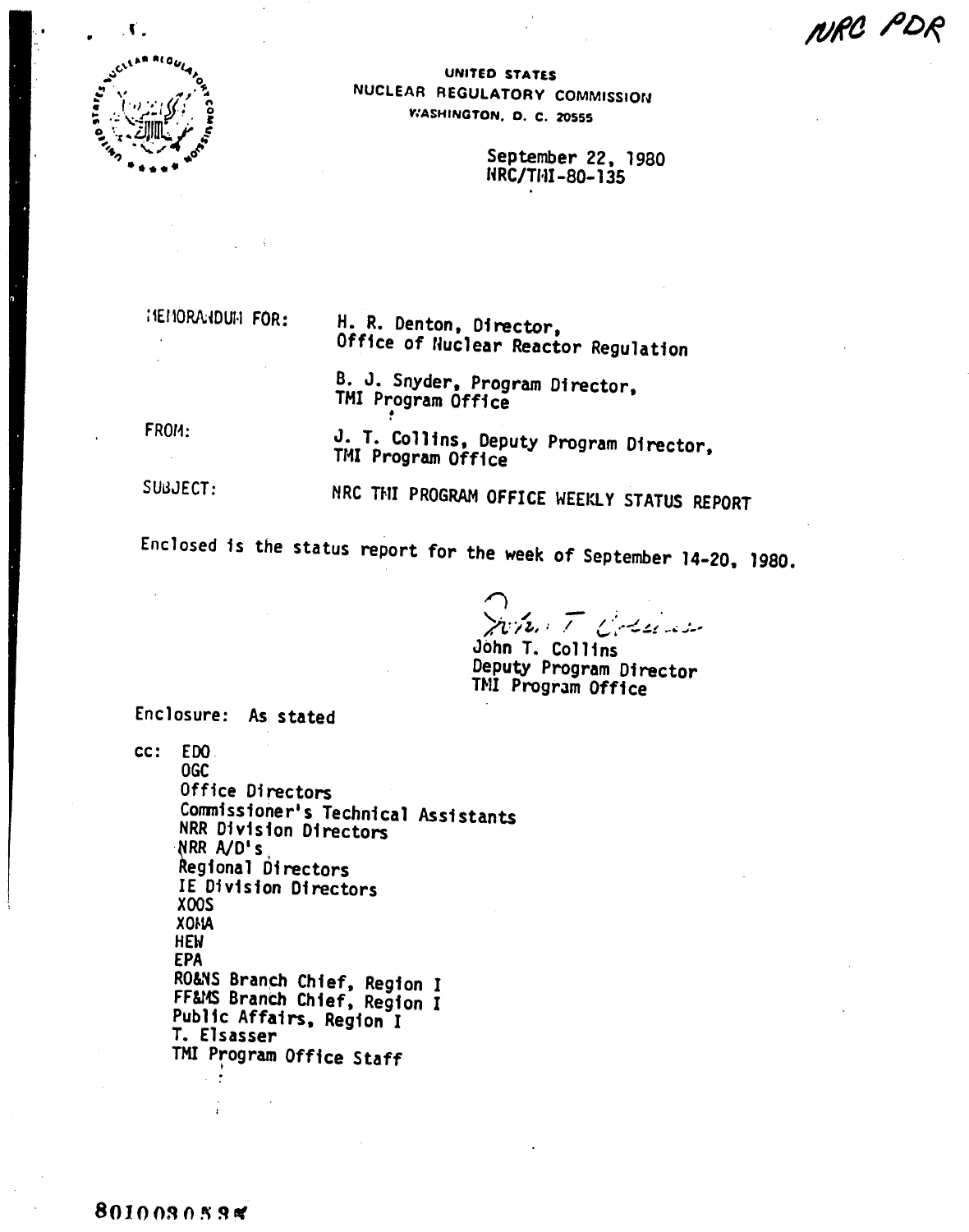# HRC THI PROGRAM OFFICE WEEKLY STATUS REPORT

Week of September 14-20, 1980

Plant Status

Core Cooling Mode: Cyclic natural circulation in the "A" reactor coolant system (RCS) loop via the "A" once through steam generator (OTSG), steaming to the main condenser. and RCS loop-A and B cyclic natural circulation to reactor building ambient.

Available Core Cooling Modes: OTSG "B" to the main condenser; long-term cooling "B" (OTSG-B); decay heat removal.

RCS Pressure Control Mode: Standby Pressure Control (SPC) System.

Backup Pressure Control Mode: Makeup system in conjunction with letdown flow (Emergency use only due to suspected leaks in the seal injection system).

Major Parameters (As of 0500, September 13, 1980) (approximate values) Average Incore Thermocouples: 135°F Maximum Incore Thermocouple:  $178°F$ 

RCS Loop Temperatures:

| Hot Leg               | $129$ °F               | $132$ °F     |
|-----------------------|------------------------|--------------|
| Cold Leg $(1)$<br>(2) | $85^{\circ}$ F<br>82°F | 91°F<br>85°F |

RCS Pressure: 96 psig (DVM)

Pressurizer Temperature: 84°F

Reactor Building:

Temperature: 82°F Water level: Elevation 290.4 ft. (7.9 ft. from floor) via penetration 401 manometer Pressure: -0.3 psig (Heise) Concentration: 6.6 x 10-4 uCi/cc (Kr-85) (prior to purge of 9/19/80)

## Environmental & Effluent Information

Liquid effluents from TMI-1 released to the Susquehanna River, 1. after processing, were within the limits specified in Technical Specifications.

No liquid effluents were discharged from TMI-2.  $2.$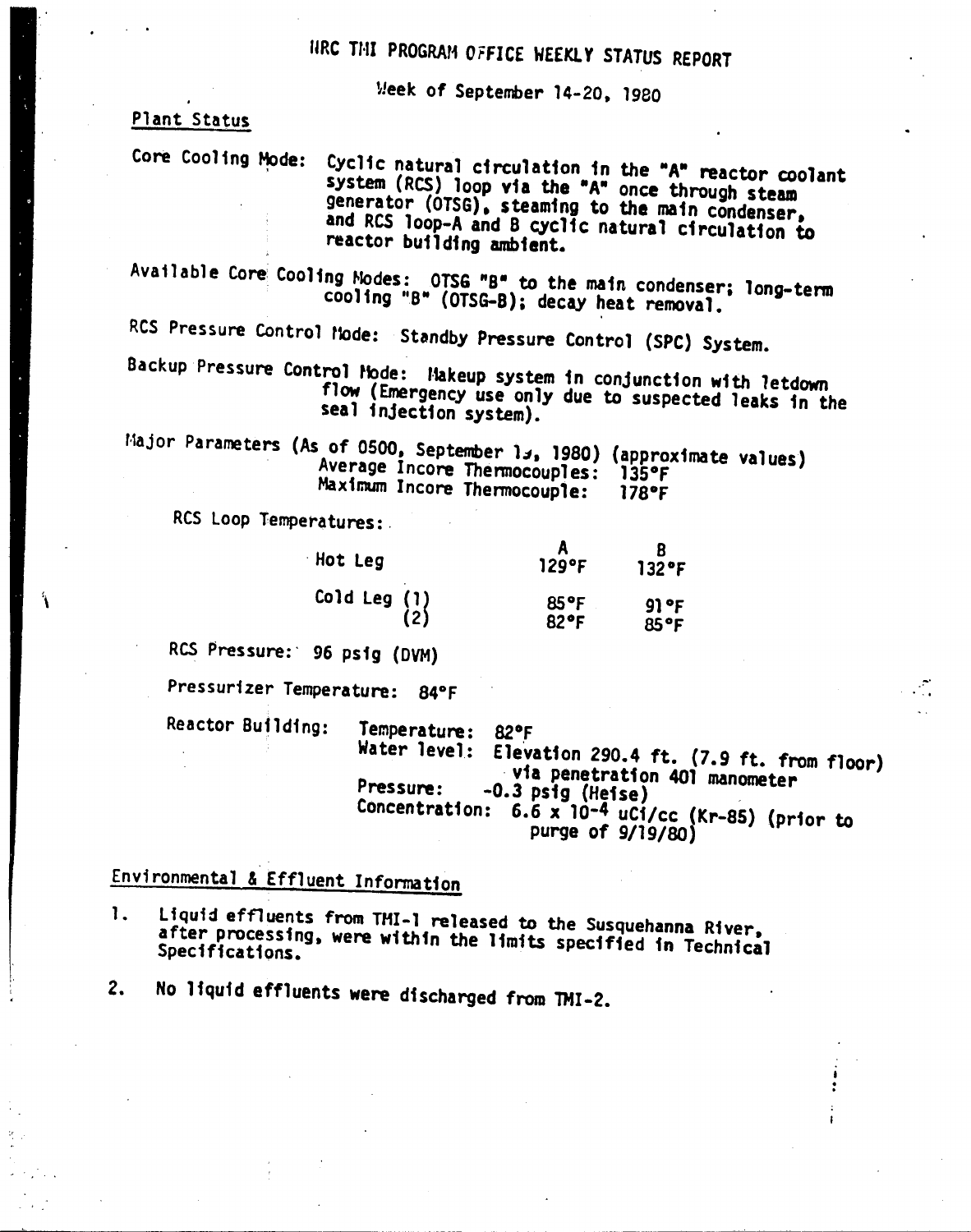- 3. EPA Environmental Data. Results from EPA monitoring of the environment around the fHI sHe were as follows:
	- The EPA measured Kr-85 concentrations (pCi/m<sup>3</sup>) at several environmental monitoring stations and reported the following

| Location           | September 5-12, 1980<br>(DCI/mJ) |
|--------------------|----------------------------------|
| Bainbridge         | 26                               |
| Goldsboro          | 27                               |
| Observation Center | 27                               |
| Middletown         | 26                               |
| Hill Island        | 26                               |

All of the above levels of krypton-85 are considered to be background levels.

- No radiation above normally occurring background levels was detected in any of the samples collected from the EPA's air and gamma rate networks during the period from September 10 through September 18, 1980.
- 4. HRC Environmental Data. The following are the NRC air sample analytical results for the ons1te continuous air sampler:

Sample HP-233 Period September 10 - September 17, 1980 1-131 Cs-137  $(uC1/cc)$   $(uC1/cc)$ <7.2 £-14 <7.2 E-14

tlo reactor related radioisotopes were detected.

o

- 5. Licensee Radioactive Material and Radwaste Shipments. The following
	- On Monday. September 15, 1980, the following shipments were
		- o A 40 ml reactor coolant sample (RCS) was shipped to Babcock and Wilcox (BW), Lynchburg, Virginia.
		- o Five miscellaneous water samples were sent to EGlG, Idaho Falls, Idaho. The samples consisted of three bleed tank and two RCS samples.
		- o Five 6' x 6' condensate polisher resin liners (Type A, LSA) were sent to Nuclear Engineering Company (NECO),

An auxiliary building sump sample was sent to B&W, Lynchburg, Virginia.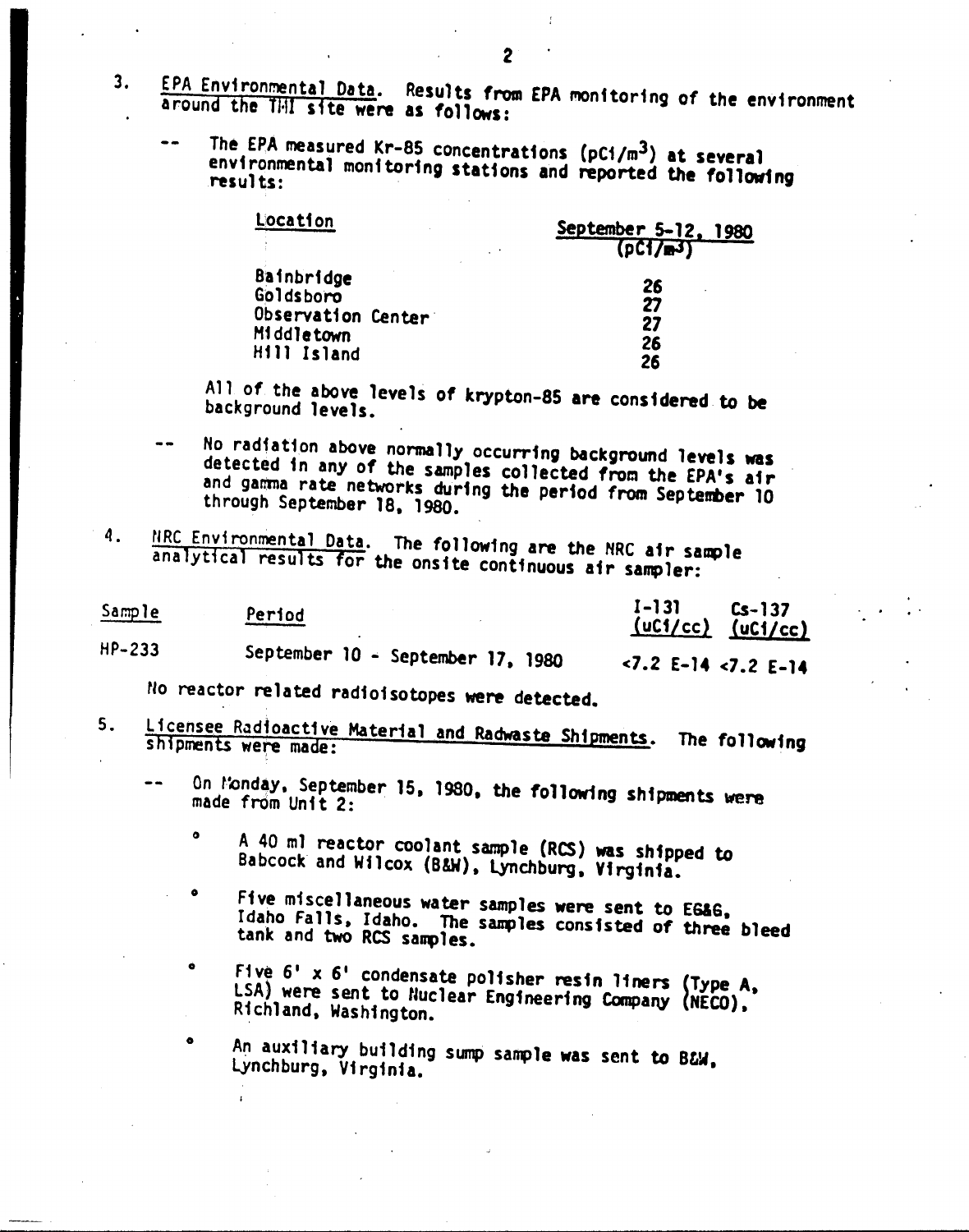- On Tuesday, September 16, 1980, a Unit 1 (1,000 ml) WECST monthly composite sample was sent to Teledyne Isotopes, Westwood, New Jersey.
- On Thursday, September 18, 1980, an EPICOR-I resin liner, D-6 (Type B, LSA) was sent to NECO. Richland, Washington.

## Major Activities

- 1. Mini Decay Heat (MDH) System. Work continued on preoperational f temS and £hi, .correction orfunctfonal test dfscrepancies. *Ho* date has been established for operation of the system
- 2. Reactor Building Entry and Purge. The next entry into the Unit 2 reactor building is scheduled for Thursday. September 25, 1980. In an effort to minimize the radiation exposure to the entry team, the reactor building was purged on Friday, September 19, 1980. Based on prepurge reactor building air samples, there were a total of 36 curies of krypton inside the building. Based on the stack monftor. 21 curies of krypton were released to the atmosphere during the purge. A second reactor building purge will be initiated prior to the scheduled entry and will continue while the entry team is inside the reactor building. Following the purge on September 10, 1990. the concentration of krypton gas in the reactor building was the concentration of krypton gas in the reactor building was<br>reduced to 3.9 x 10<sup>-5</sup> uCi/ml. The PPC for krypton for radiation workers is  $1 \times 10^{-5}$  uCf/ml. Repairs of the inoperable source range neutron monitor. NI-2. will commence during the entry on Thursday. An instrumentation technician, who will enter the reactor building with the 4 man entry team, will remove the NI-2 preamplifier from its mount on the 305' elevation. The technician will jumper the<br>wires from the two NI-2 neutron sensors to wires which terminate<br>outside the reactor building. Following the entry, the NI-2 wires from the two NI-2 neutron sensors to wires which terminate outsfde the reactor bufldfng. FOllowfng the entry. the 111-2 preampiiffer will be inspected and repaired if necessary. The two figures neutron sensors will be tested from outside the reactor building by means of the jumpered connections. Assuming that at least one of the NI-2 sensors tests favorably. the NI-2 monitor will be reasonable during the succeeding reactor building entry which is tentative<br>scheduled for sometime in October.

Repair of the differential pressure  $(\Delta P)$  safety interlocks on the equipment hatch personnel airlock No. 1, is also scheduled during this entry. The aP interlocks for the big personnel airlock doors in the equipment hatch are stuck in the high AP positions. This prevents the doors from being opened. It appears that the interlocks can be reset from the reactor building side with hand tools. A similar interlock was stuck in the tripped position on the inner door of personnel airlock No. 2. Prior to the first reactor building<br>entry, a hole was drilled through the reactor building liner to<br>disable the stuck interlock entry, a hole was drilled through the reactor building liner to

 $\ddot{\hspace{1mm}}$ 

Other task assignments for the September entry have not been finalized. but they will include radiation mapping and photography on the 305'

------------------\_.- --------\_ .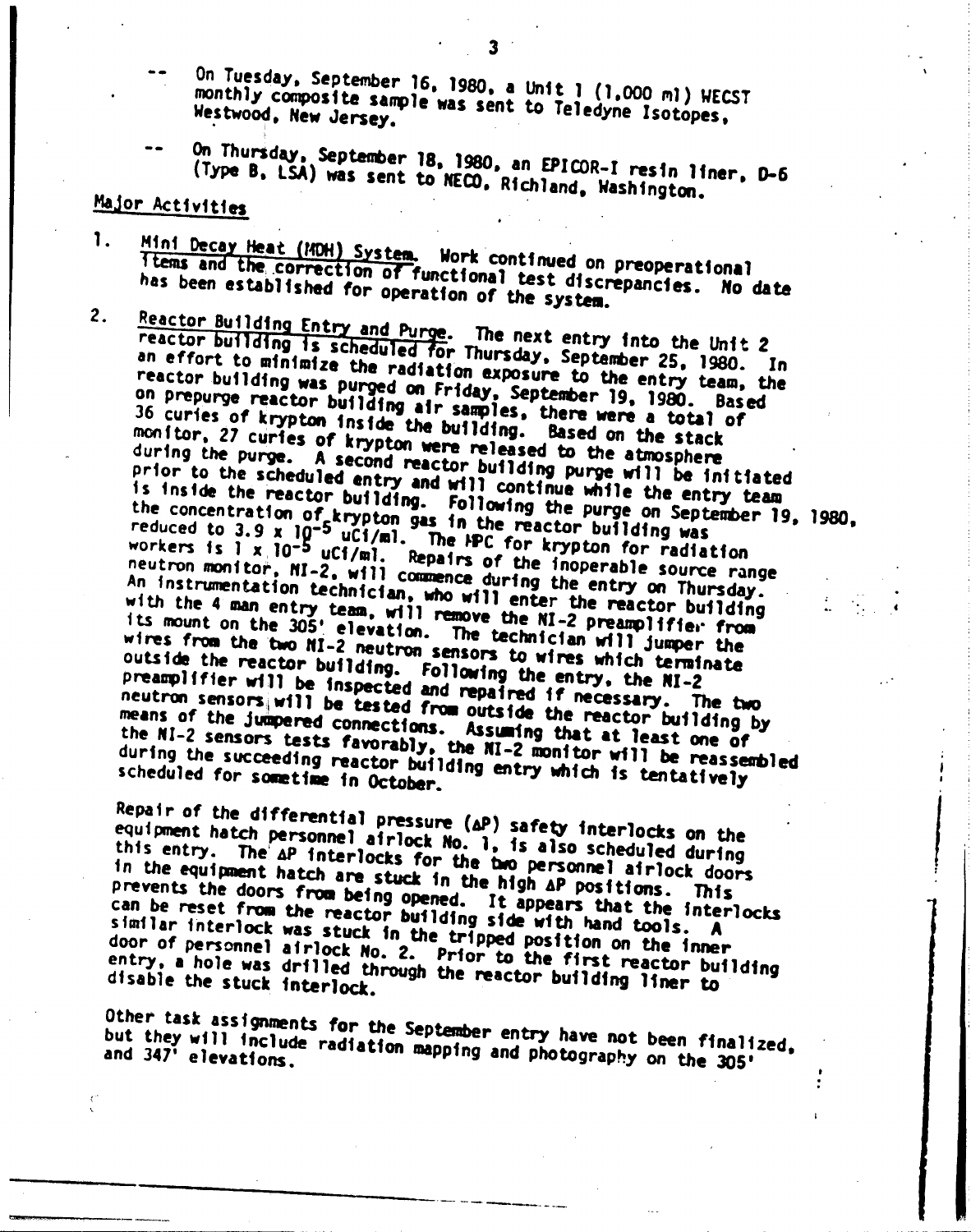Ground Hater Honitoring Program. The weekly ground water sampling program, which commenced in November 1979 to monitor for signs of radioactive water leakage from the Unit 2 reactor building is continuing. From the samples taken to date, there does not appear to be any indication of leakage from the reactor building.

 $\label{eq:2} \mathcal{H}^{\mathcal{A}}(\mathcal{A},\mathcal{C})=\mathcal{H}^{\mathcal{A}}(\mathcal{A},\mathcal{C})\otimes\mathcal{L}^{\mathcal{A}}(\mathcal{C}).$ The monitoring program did identify higher than background tritium concentrations in the soil near the borated water storage tank (BWST). The tritium was attributed to previously identified leaks in the BWST components. The licensee has commenced construction of a trough under the BWST components to contain any future leakage.

Bechtel Corporation has been contracted to conduct the future ground water monitoring program. Bechtel has indicated that enough data has been accumulated to prepare a report on the program results. The Bechtel report is expected by the end of October 1980.

### Meetings Held

 $3.$ 

- On Tuesday, September 16, 1980, J. Collins, T. Elsasser, EPA and 1. DER representatives met with members of the local labor unions to discuss the contents of the draft Programatic Environmental Impact
- On Wednesday, September 17, 1980, J. Collins, T. Elsasser, EPA and  $2<sub>1</sub>$ DER representatives held two separate meetings to discuss the contents of the draft PEIS. The first meeting was held with the Dauphin County Commissioners and the second was with TMI Alert.
- On Thursday, September 18, 1980, J. Collins, T. Elsasser, EPA and  $3.$ DER representatives held two separate meetings to discuss the contents of the draft PEIS. The first meeting was held with the York County Commissioners; and the second with members of ANGRY, (Anti-Nuclear Group Representing York).
- On Friday, September 19, 1980, J. Collins, T. Elsasser, EPA and DER 4. representatives held a meeting with members of the local clergy to discuss the contents of the draft PEIS.

#### Future Meetings

- 1. On Monday, September 22, 1980, J. Collins will appear on WAHT's Fred Williams' radio broadcast program from 10:00 a.m. to 1:00 p.m.. They will be discussing the draft PEIS and receiving and answering questions from the public while on the air.
- On Monday, September 22, 1980, J. Collins, T. Elsasser, and rep- $2.$ resentatives from EPA and DER will hold a meeting with the West Shore local elected officials to discuss the contents of the draft